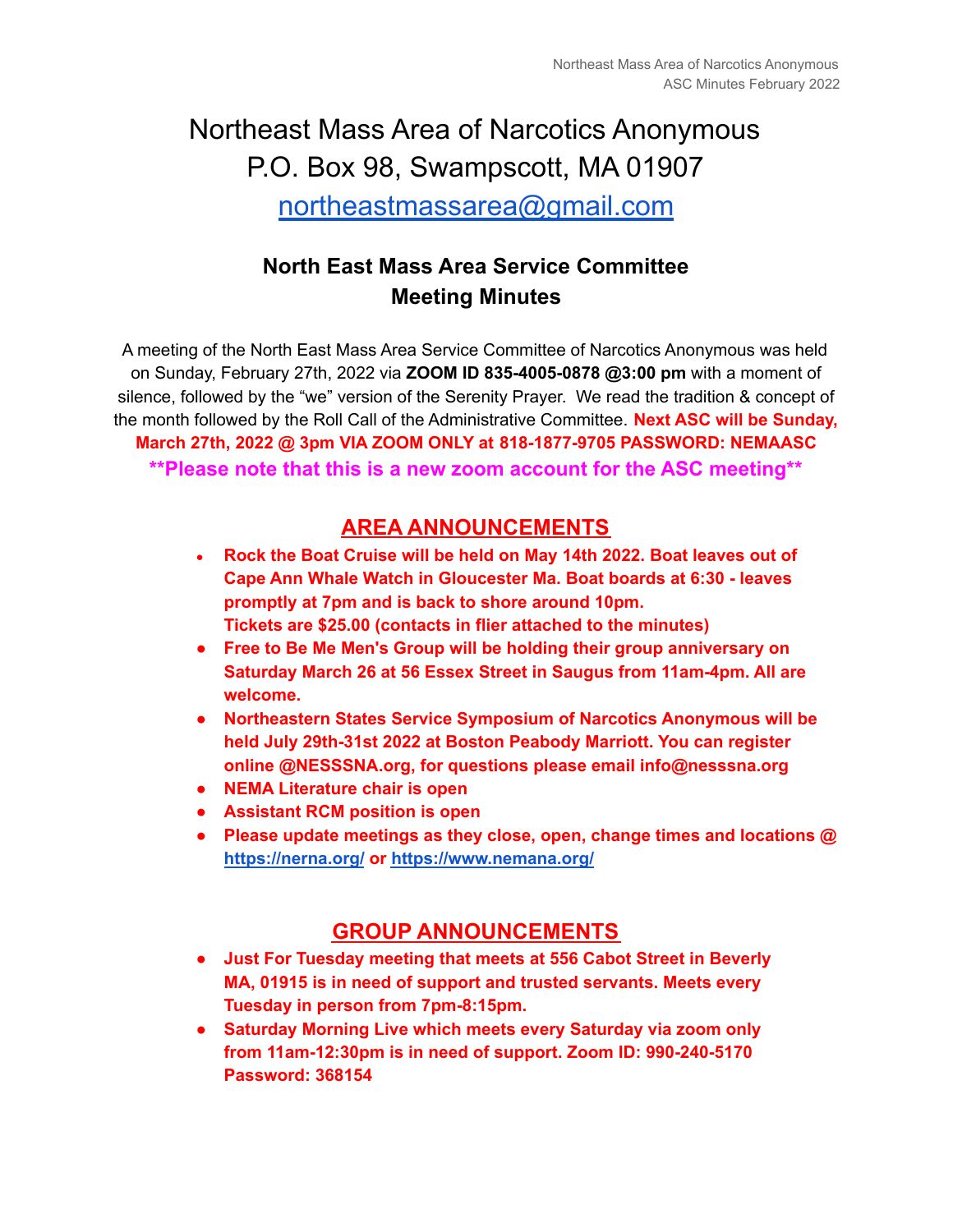#### **ADMINISTRATIVE REPORTS**

### **CHAIR-Joe P. No report**

#### **VICE-CHAIR-Tricia C. No report**

# **SECRETARY-Nikki G. No report**

# **TREASURER-Tom S.**

**Below is a summary of the donations and expenses for February 2022:**

- **● \$1,089.48 received in donations**
- **● \$200.00 will be reimbursed to the Activities Subcommittee**
- **● \$159.27 was used to purchase 1 year of the NEMA zoom account**
- **● \$203.35 will be reimbursed to the Website Subcommittee**
- **● \$526.86 will be donated to NERNA in February 2022**

*Please see attached spreadsheet for the financial breakdown of the February 2022 Treasurer Report.*

**Please note: Donations can be made to NEMA by:**

- **1. In person donations at ASC**
- **2. Mailing donations to NEMA PO BOX**
- **3. Through the NEMA paypal account**

**Steps for Paypal:**

**Log into paypal application by creating a group email or use Venmo email previously established)**

**Enter email: [nematreasurerna@gmail.com](mailto:nematreasurerna@gmail.com)**

**Enter Memo: Include Group's name, day, meeting time & donation amount**

**Tom S. (Treasurer) – 339-440-2388 Kaitlin M. (Asst. Treasurer) – 508-364-6299**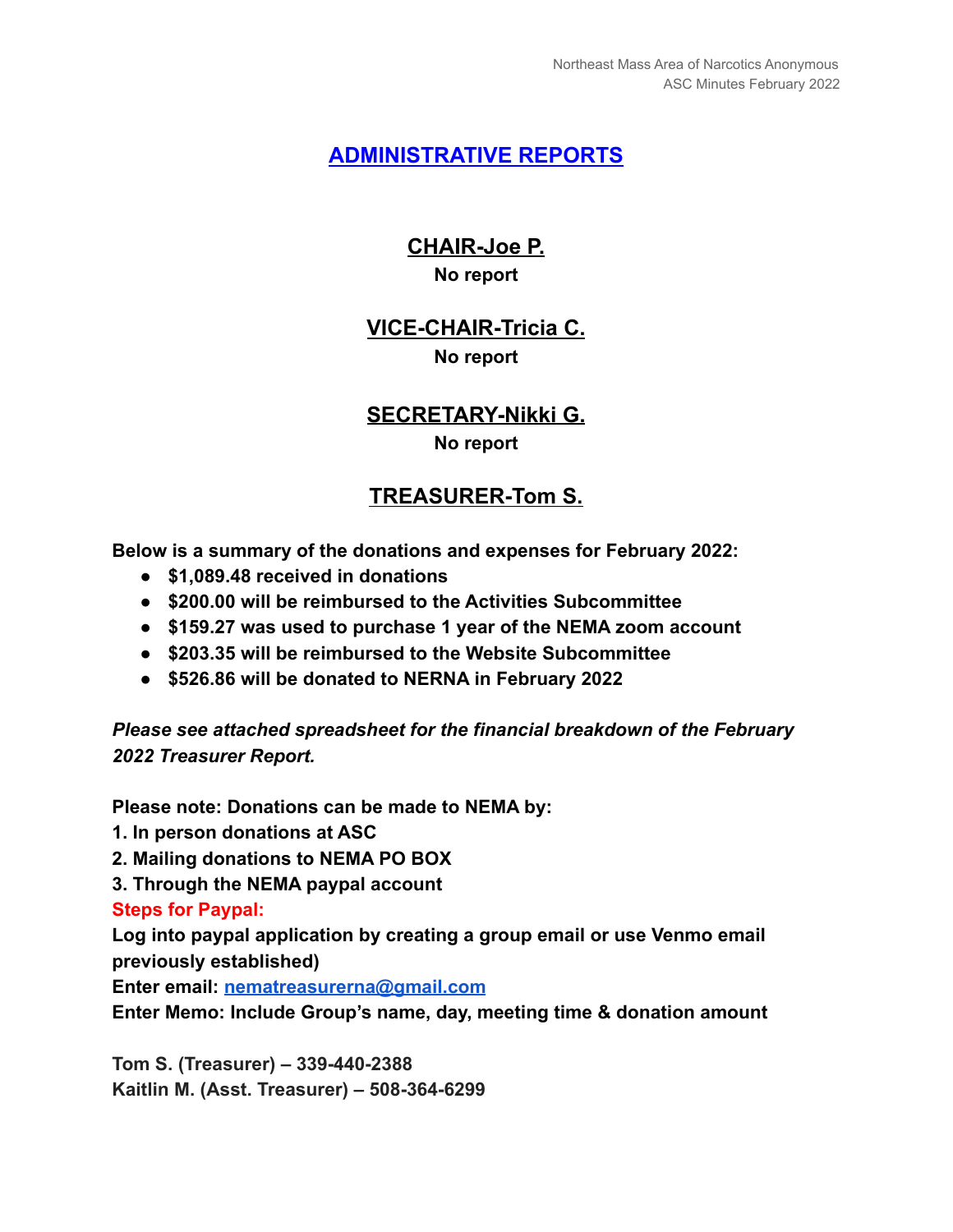### **HOSPITALS & INSTITUTIONS- Kaitlyn M.**

- 1. Started the meeting in the customary way:
	- a. Moment of Silence
	- b. Serenity Prayer
	- c. 12 Traditions 12 Concepts
- 2. Continued the meeting in the customary way:
	- a. Definition and purpose
	- b. Attendance
		- i. 11 People in Attendance
	- c. Approved Previous Month's Minutes
- 3. Roll call:
	- a. 3 of 5 Facilities had Panel Coordinator reports given
- 4. Voting and Motion Making policy
	- a. Quorum was 8, Majority 4, 2/3 Was 5
		- i. Customary money motion
- 5. New Business
	- a. Carmen V. to chair our H & I Learning Day ADHOC, communicating with Boston Area will review next month to facilities
	- b. Deactivated Recuperative Care Center commitment
	- c. Will continue Zoom Commitment on Saturdays at 7 PM. Panel Coordinators will reach out again to facilities on hold to give them the info again to log on if facility would like to attend.
	- d. Deanna C. took on the 5<sup>th</sup> Saturday at RCA.
- 6. Commitments
	- a. Commitment Status:

| <b>STATUS</b>         | <b>START</b> | <b>END</b> |
|-----------------------|--------------|------------|
| <b>OPEN</b>           |              | ੨          |
| <b>OPEN / COVERED</b> |              |            |
| <b>COVERED</b>        | 25           | 23         |

b. Panel Coordinator Positions OPEN at: none

- c. Panel Coordinator Positions OPEN / COVERED at: D.U.I.L., Serenity at Summit, **RCA** 
	-

- 7. Closed the meeting in the customary way.
- 8. Next H & I meeting will be March 27, 2022.

In Loving Service,

Kaitlin M. and Jennifer A.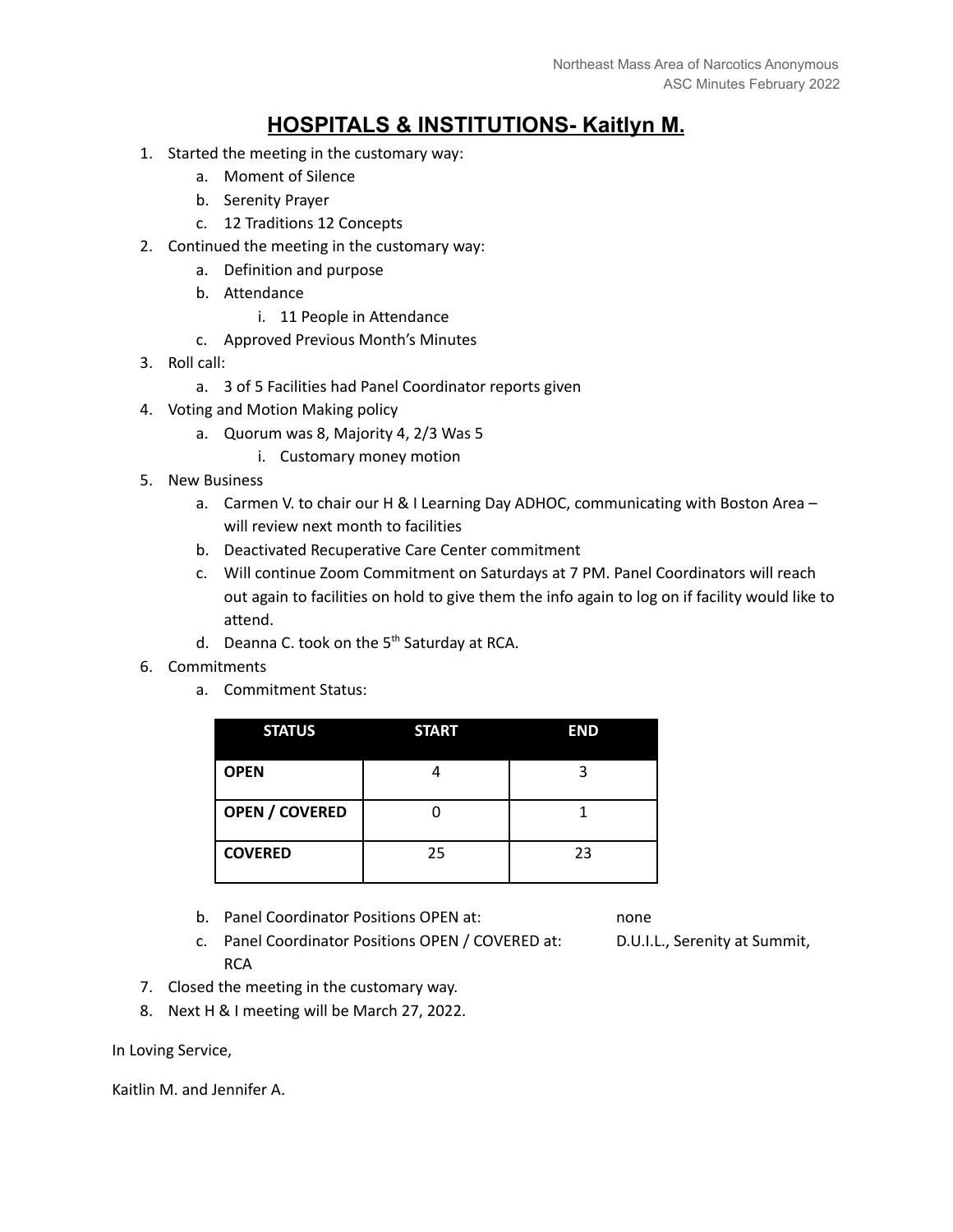# **RCM- Mike Shorts** No report **ASST RCM- Open**

# **CONVENTION COMMITTEE- Pam M.**

**The Northeast Mass Convention Committee will be meeting via Zoom Format on March 3rd 2022 Zoom # 881 0312 5658. The opened positions at this time are Hotels and Hospitality Arts and Graphics Convention Information. These positions have a 3 year clean time suggestion. Also available Secretary - 2 year clean time suggestion Assistant Secretary - 1 year clean time suggestion Members at large are always welcomed!!!**

**We would like to thank everyone who came to the Speaker Jam on February 12, 2022. It was a great turnout along with great speakers!**

**The next NEMACNA fundraising event will be the Rock the Boat Cruise. This will be held on May 14th 2022. Boat leaves out of Cape Ann Whale Watch in Gloucester Ma. Boat boards at 6:30 - leaves promptly at 7pm and is back to shore around 10pm.**

**Tickets are \$25.00**

**They will be available after the March 3rd Convention Committee Zoom meeting.**

**In loving service, Pam M**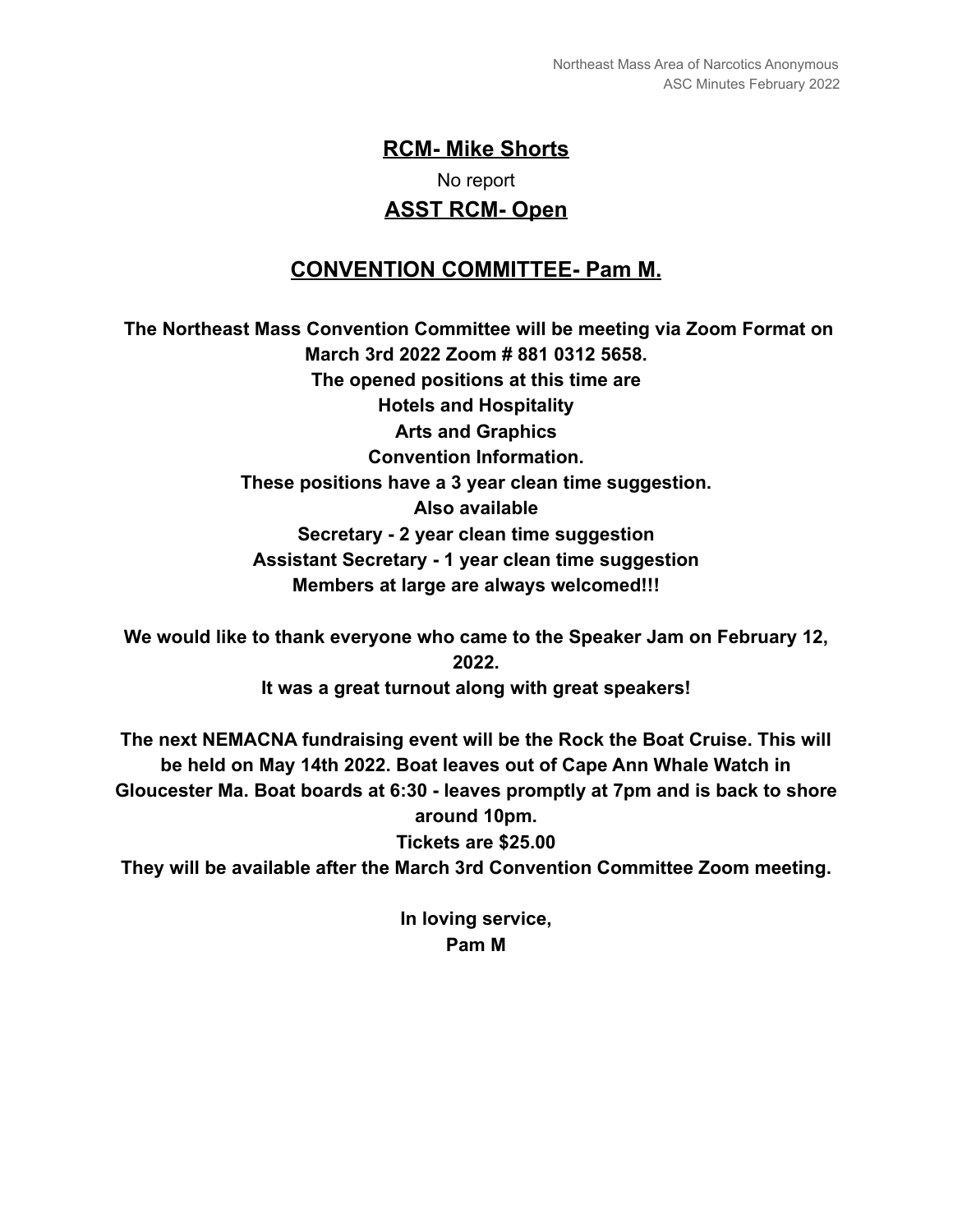# **PUBLIC RELATIONS-Kris R**

Good afternoon NEMA,

Public Relations did meet in February and March, each time with two members in attendance. We only have enough support to take on a couple of smaller projects. The two projects we have underway are:

- 1. Flier Hanging throughout our Area
- 2. Contacting various media outlets (newspaper, local access tv etc.) with a tailored letter pointing out the existing and known meetings within the community they are serving

**We bring this strictly to point out the urgency of what is happening to our local fellowship. We ask that each member consider this; how did you find your first NA meeting? If it was through the: courts, therapist, school, flier, PSA, family, or friend (who found NA through one or more of those methods) – you are here because of Public Relations efforts.**

**Did you know NA membership along the eastern part of the USA is declining? Did you know that this Area is half the size it was pre-covid? Public Relations and our efforts are the first steps in growing NA membership.**

**We can't get you to "care," but even if apathy has a hold of you as it does for many other people, we are asking you to consider doing something with PR. You found NA because of PR efforts; please give that opportunity to the addict who has not found us yet.**

Next Meeting:

**April 5st, 7:30pm & May 3rd , 7:30 pm at:**

<https://us02web.zoom.us/j/84022029960?pwd=M3EwWFRObVlySlRpVjZWSzZ1WHM4QT09>

Zoom ID: 840 2202 9960 Password: NEMAPR

If you wish to give back to the program that allows you to have the life you live today, please contact the Public Relations Team; we could use you.

NEMA PR pr.nema@outlook.com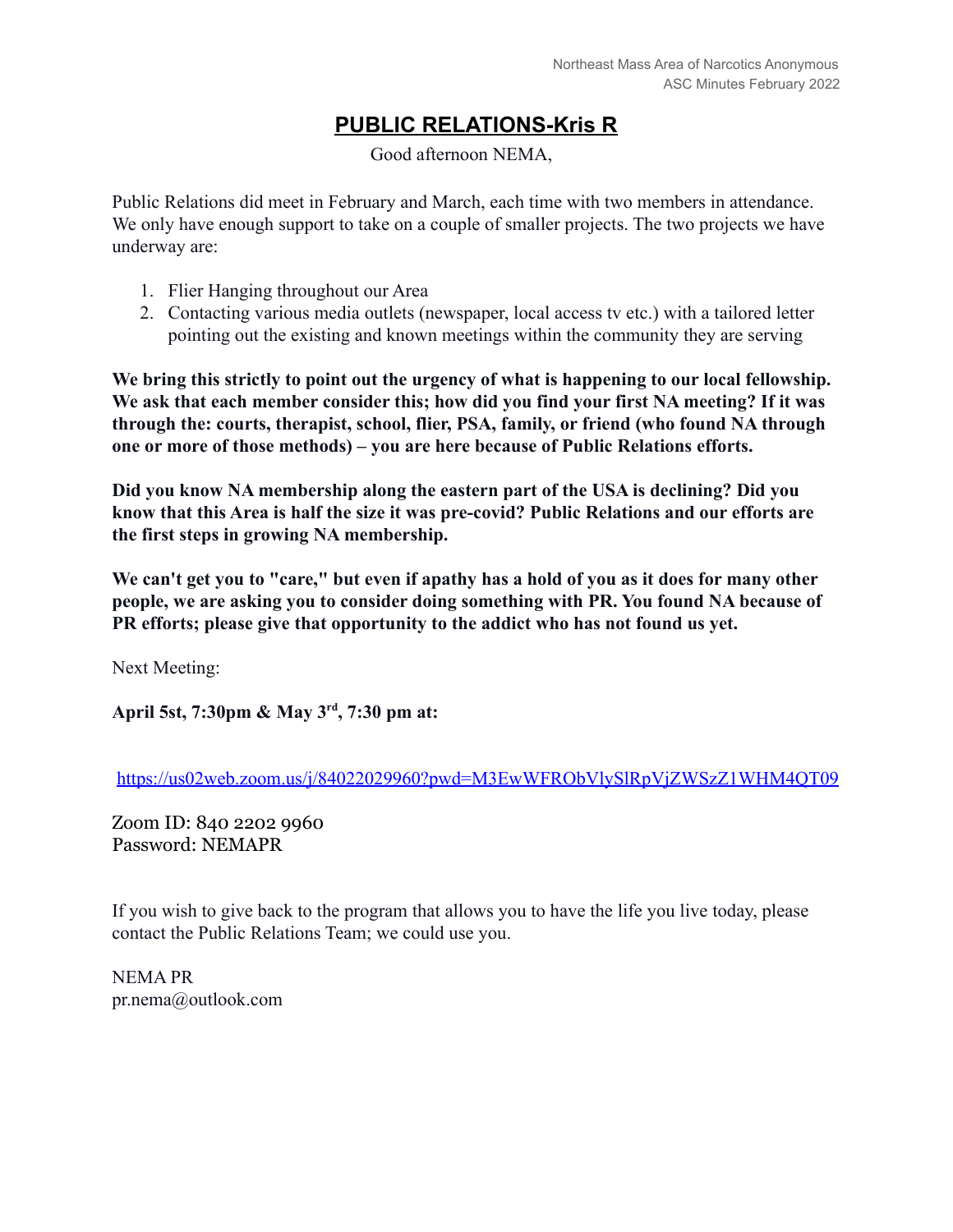### **POLICY-Chris G.**

**Hello NEMA family my name is Chris and I am an addict, thank you for allowing me to be of service. The policy subcommittee met on 2/18 via ZOOM ID: 894-087-2461. The next policy subcommittee meeting will be held 3/15 @ 5:30pm via ZOOM ID: 894-087-2461 (no password).**

**In Loving Service, Chris G. 978-998-9929 nemapolicy@gmail.com**

#### **LITERATURE OPEN**

#### **ACTIVITIES- Mike**

I am an addict and my name is Mike. Thank you for allowing me to serve as chairperson for NEMA Activities Committee. It's an honor & privilege. Thank

you!

- The Committee met on the first & third Wednesday of the month at 6pm on Zoom: 848-5220-5273
	- *W*e started each meeting with a moment of silence followed by the Serenity

Prayer.

• W*e* read the tradition & concept of the

month, #2 for the month of February.

Our focus for both meetings was for our "Game Night" event on Saturday, March 5th to be held at the Living Hope Church of the Nazarene 556 Cabot St in Beverly, MA. We also submitted a money motion to secure funds for our event.

Any questions can be answered further at **our next committee mee**ting on the first & third Wednesday of the month on Zoom.

In love service,

-Mike B Chair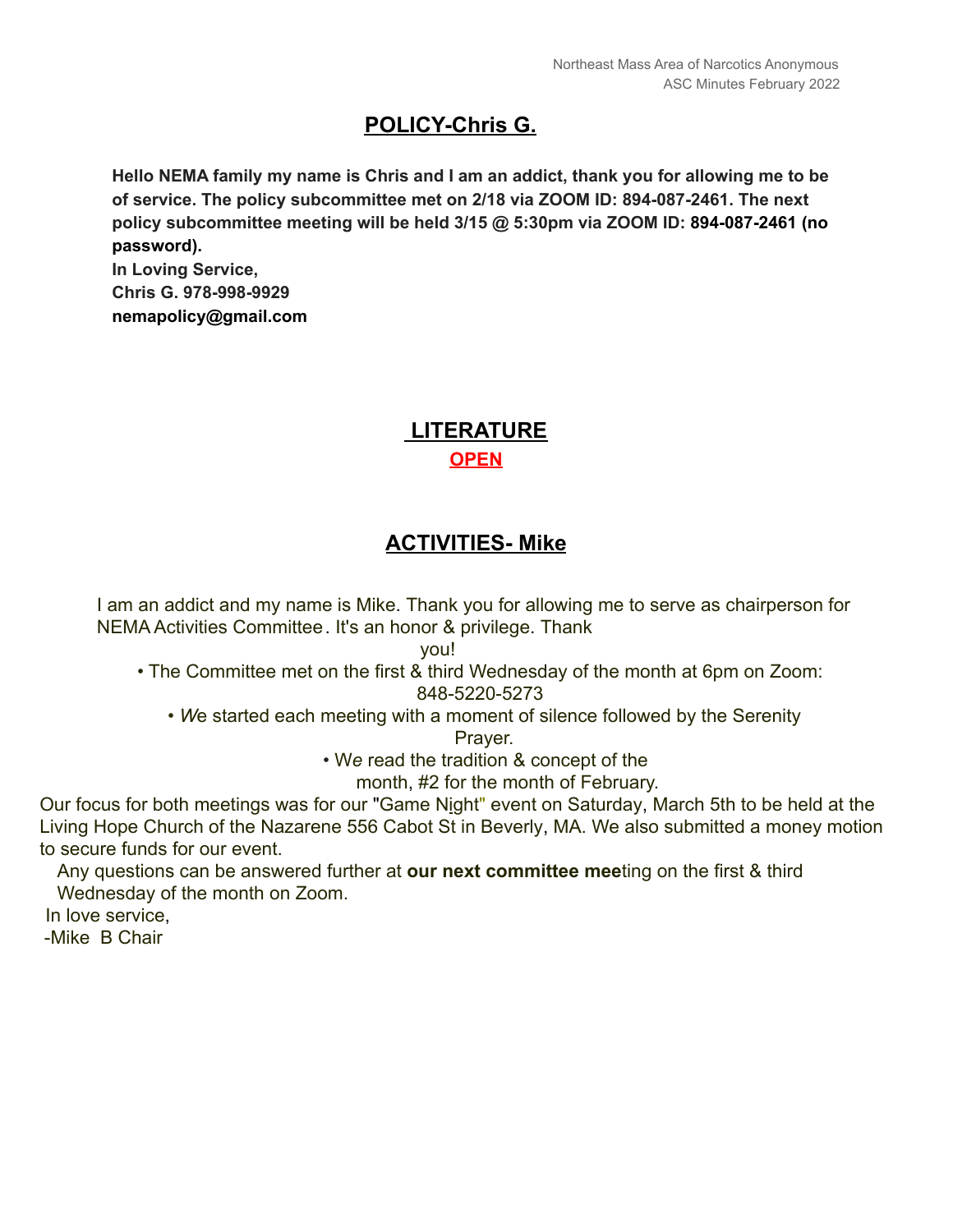#### **FELLOWSHIP DEVELOPMENT-Nikki G.**

**We are currently working on creating a flier that will include information about Fellowship Development, what we do and how to get involved. All are welcome to attend, the zoom code being used will be the same as FD's shown below. All are welcome at FD meetings regardless of clean time! Our next FD meeting will be held on March 27th @12pm via Zoom ID: 836-0036-3070 Password: NEMAFD. All are welcome!!! In Loving Service, Nikki G <3**

**New ZOOM Code!**

### **WEBSITE DESIGN-SEAN D.**

- **● Increased traffic, please see the report attached.**
- **● Replaced our order form with hyperlinks to NAWS and the NYC region for ordering books and other materials.**
- **● Submission of a motion for a budget of 225 annually for January NSC, this is slightly more than actual costs in case other items come up. All funds will be tracked and a budget report will be a part of the monthly report (attached). Not sure if this was approved, missed last ASC.**
- **● Added a link to the meeting resource page for IPs, booklets and everything else for any literature meeting other than actual book length literature which requires approval. Please look at the page and if rather than the link our area would like to put separate links in for all the lit we can post online. This will make it so you can in a pinch pull up all the meeting materials needed for any meeting outside of book length literature meetings.**
- **● Website Subcommittee will meet on 3/27/22 at 12pm and this is open to adjustments moving out and we will meet on zoom at: 436 143 3024**
- **● Motion to create a "Get Involved" which would simply be a page with links for all the subcommittees.**
- **● Kris added a GSR contact form in the members section of the website.**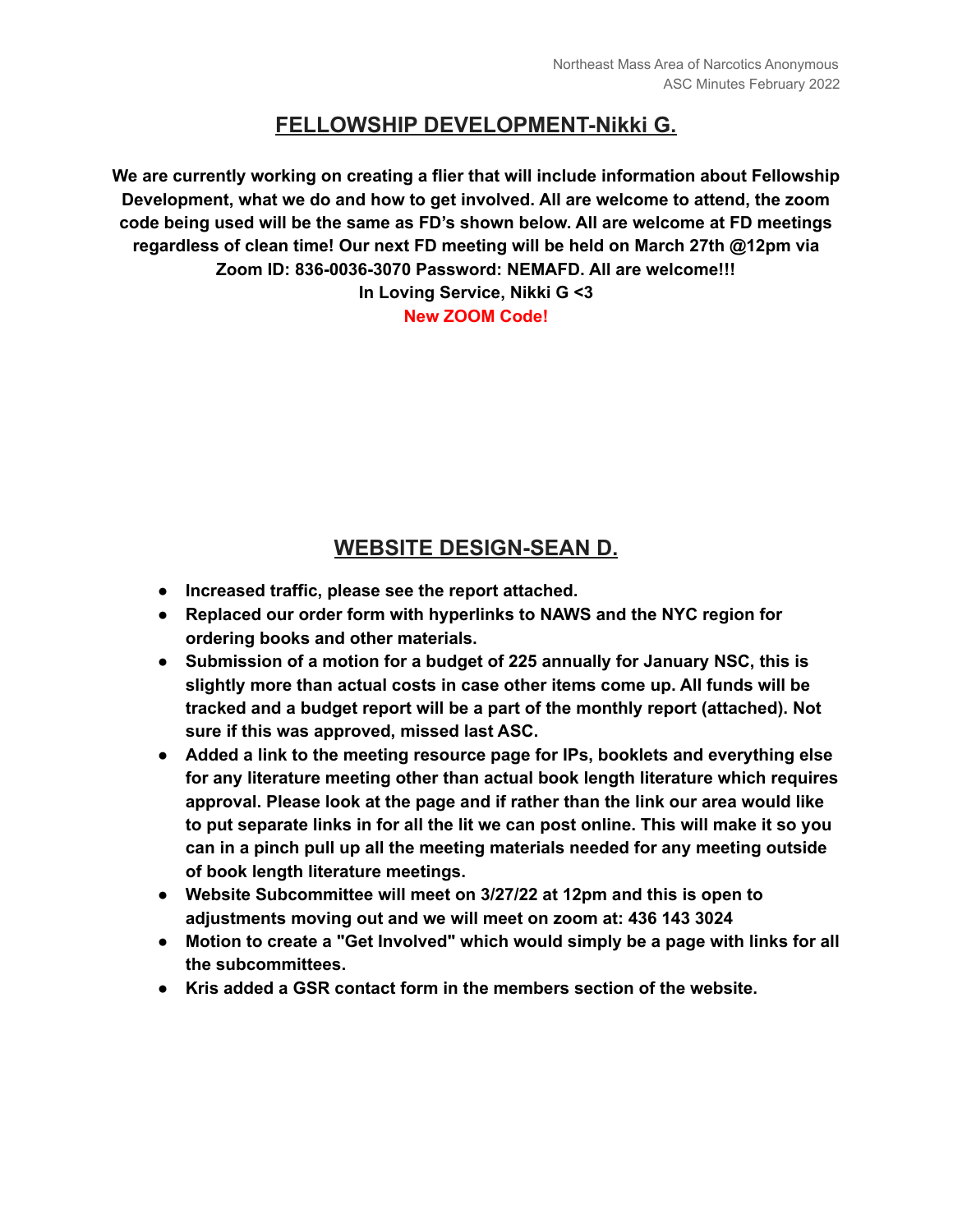#### **GROUP CONCERNS/NEW BUSINESS/OPEN FORUM**

**There were no group concerns.**

**Below is a list of which groups were represented at AREA: GSR's in Attendance: 11**

#### **Sunday-**

Joey K - Free to Be Men's Group **Monday-**Sleepy Jama - No Excuses **Tuesday-**Uncle Lou - Surrender is Key Chris - Just for Tuesday **Wednesday-**Sam - Spiritual Foundations Javi - Sharing & Caring **Thursday-**Jessica - I can't We Can Richie B - Feel the Freedom **Friday-**

**Saturday-**

Wayne - Saturday Morning Live **Quorum for meeting was: ⅔: 6 (5 being majority)**

| <b>Positions</b>       | <b>Name</b> | <b>Roll Call</b> | Phone #      | <b>Email</b>              |
|------------------------|-------------|------------------|--------------|---------------------------|
| <b>Chair</b>           | Joe P.      | <b>Present</b>   | 781-475-4201 | windsor3249@gmail.com     |
| <b>Vice Chair</b>      | Tricia C.   | <b>Absent</b>    | 978-751-0807 | patriciahill694@gmail.com |
| <b>Secretary</b>       | Nikki G.    | <b>Present</b>   | 978-473-2343 | nikkimarie548@yahoo.com   |
| <b>Asst. Secretary</b> | Jess N.     | <b>Present</b>   | 617-650-0201 | jstarrxo@gmail.com        |
| <b>Treasurer</b>       | Tom S.      | <b>Present</b>   | 339-440-2388 | nematreasurer@gmail.com   |
| <b>Asst. Treasurer</b> | Kaitlin M.  | <b>Present</b>   | 508-364-6299 | kaitmurphy730@gmail.com   |
| <b>RCM</b>             | Mike C.     | <b>Present</b>   | 978-578-2375 | mikey1shorts@gmail.com    |

#### **Administrative Committee**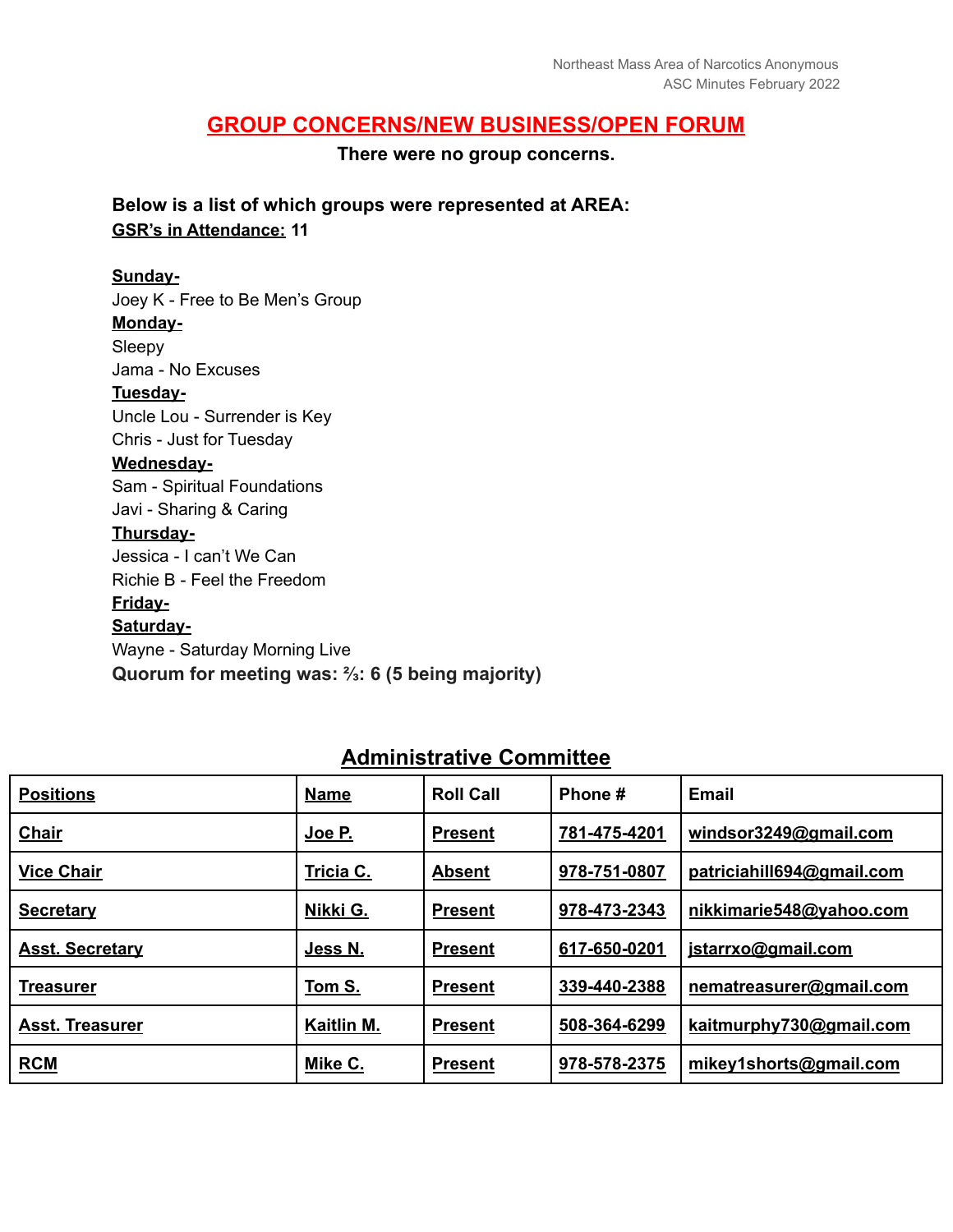| <b>Asst. Rcm</b>  | <b>OPEN</b> |  |  |
|-------------------|-------------|--|--|
| <b>Literature</b> | <b>OPEN</b> |  |  |

#### **Subcommittees**

| <b>Committee</b>              | <b>Chair</b> | <b>Roll Call</b> | Phone#       | <b>Email</b>               |
|-------------------------------|--------------|------------------|--------------|----------------------------|
| H&I                           | Kaitlin M.   | <b>Present</b>   | 508-364-6299 | kaitmurphy730@gmail.com    |
| <b>Policy</b>                 | Chris G.     | <b>Present</b>   | 978-473-2343 | nemapolicy@gmail.com       |
| <b>Public Relations</b>       | Kris R.      | <b>Present</b>   |              | pr.nema@outlook.com        |
| <b>Activities</b>             | Mike B.      | <b>Present</b>   | 978-809-7430 | michaelbunnell@hotmail.com |
| <b>Convention Committee</b>   | Pam M.       | Present          | 781-521-0743 | pamimcd@aol.com            |
| Literature                    | <b>OPEN</b>  |                  |              |                            |
| <b>Website Design</b>         | Sean D.      | <b>Present</b>   | 781-479-9104 | seanfromlynn@live.com      |
| <b>Fellowship Development</b> | Nikki G      | <b>Present</b>   | 978-473-2343 | fd.nema@gmail.com          |

#### **OLD BUSINESS**

**Date Motion Submitted:** December 18, 2021 **Presented By:** Tom S. **Seconded By:** Sam **Administration: Treasury Money Motion:** Yes **Make Check Payable to:** Not Applicable **The Motion Reads as Follows:** Wait for subcommittees to pass in budgets before we decide what to do with money from literature sales. **Intent of this Motion:** To fund nema subcommittees as a priority.

#### **PASSED AT AREA**